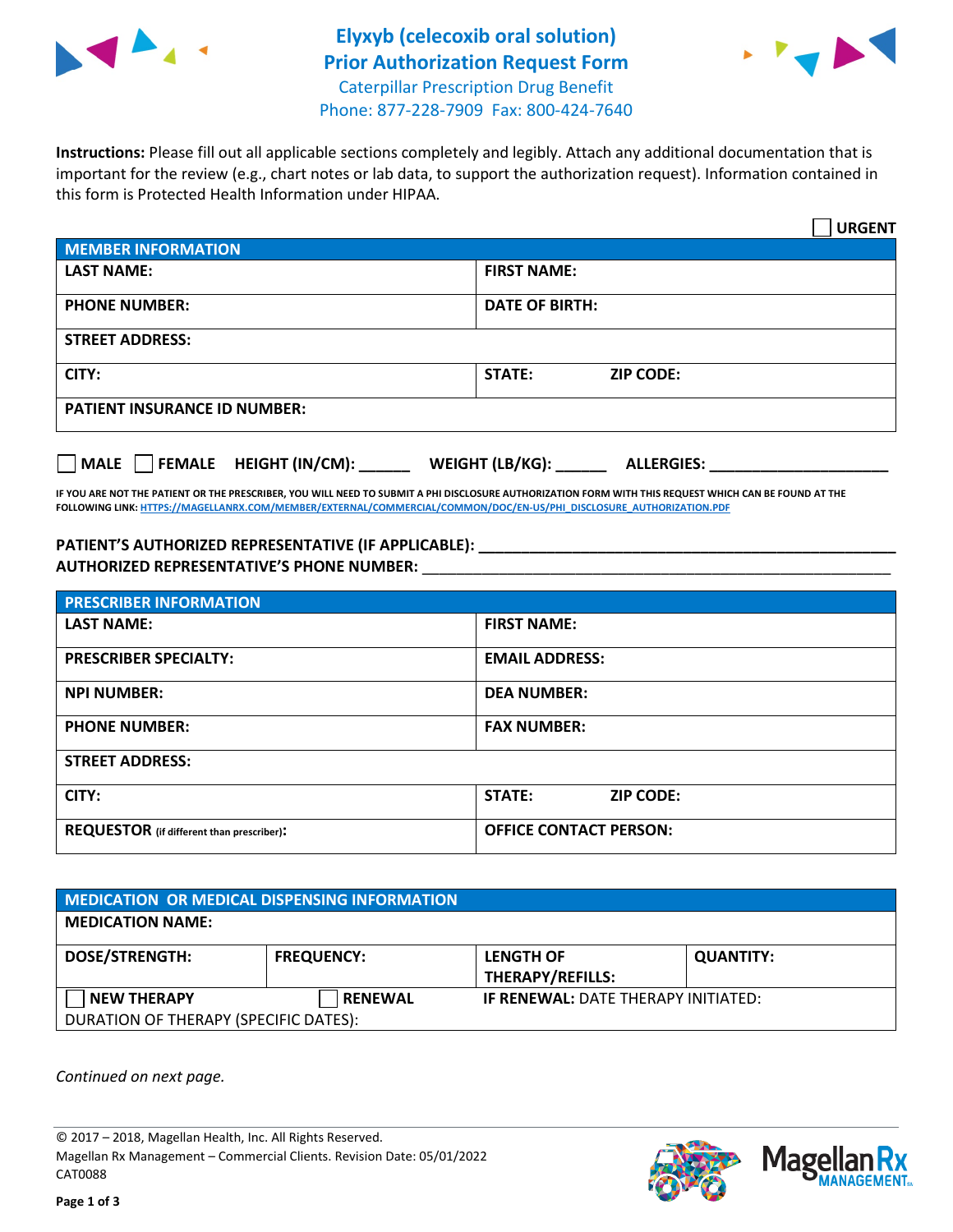



| <b>MEMBER'S LAST NAME:</b>                                                                                                                                                                                                                                                                                                                                                      | <b>MEMBER'S FIRST NAME:</b>                                                                     |                                                       |  |  |  |
|---------------------------------------------------------------------------------------------------------------------------------------------------------------------------------------------------------------------------------------------------------------------------------------------------------------------------------------------------------------------------------|-------------------------------------------------------------------------------------------------|-------------------------------------------------------|--|--|--|
|                                                                                                                                                                                                                                                                                                                                                                                 | 1. HAS THE PATIENT TRIED ANY OTHER MEDICATIONS FOR THIS CONDITION?                              | YES (if yes, complete below)<br>NO                    |  |  |  |
| <b>MEDICATION/THERAPY (SPECIFY</b><br>DRUG NAME AND DOSAGE):                                                                                                                                                                                                                                                                                                                    | <b>DURATION OF THERAPY (SPECIFY</b><br>DATES):                                                  | <b>RESPONSE/REASON FOR</b><br><b>FAILURE/ALLERGY:</b> |  |  |  |
|                                                                                                                                                                                                                                                                                                                                                                                 |                                                                                                 |                                                       |  |  |  |
| <b>2. LIST DIAGNOSES:</b>                                                                                                                                                                                                                                                                                                                                                       |                                                                                                 | <b>ICD-10:</b>                                        |  |  |  |
| □ Migraine with or without aura<br>□ Other diagnosis:<br>$ICD-10$                                                                                                                                                                                                                                                                                                               |                                                                                                 |                                                       |  |  |  |
| PRIOR AUTHORIZATION.                                                                                                                                                                                                                                                                                                                                                            | 3. REQUIRED CLINICAL INFORMATION: PLEASE PROVIDE ALL RELEVANT CLINICAL INFORMATION TO SUPPORT A |                                                       |  |  |  |
| Is this drug being used as part of a clinical trial? $\Box$ Yes $\Box$ No                                                                                                                                                                                                                                                                                                       |                                                                                                 |                                                       |  |  |  |
|                                                                                                                                                                                                                                                                                                                                                                                 |                                                                                                 |                                                       |  |  |  |
| Has medication overuse been ruled out by trial and failure of titrating off prior acute migraine treatments?<br>$\square$ Yes $\square$ No                                                                                                                                                                                                                                      |                                                                                                 |                                                       |  |  |  |
| Does the patient have less than 15 headached days per month for more than 3 months? (documentation required)<br>$\Box$ Yes $\Box$ No                                                                                                                                                                                                                                            |                                                                                                 |                                                       |  |  |  |
| Has the patient had an adequate trial and failure of at least TWO non-steroidal anti-inflammatory agents (NSAIDs)?<br>$\Box$ Yes $\Box$ No (Provide NSAIDs and dates of service – one must be celecoxib capsules)                                                                                                                                                               |                                                                                                 |                                                       |  |  |  |
| Has the patient had an adequate trial and failure of at least one of the following (non-opioid analgesic,<br>acetaminophen, caffeinated analgesic combination, triptan, ergotamine derivative)?<br>$\Box$ Yes $\Box$ No (Provide drugs and dates of service)                                                                                                                    |                                                                                                 |                                                       |  |  |  |
| <b>Renewal Criteria:</b><br>In addition to the above criteria has the patient experienced symptom improvement or maintenance?<br>(Documentation required) □ Yes □ No                                                                                                                                                                                                            |                                                                                                 |                                                       |  |  |  |
| Has the patient experienced any treatment-limiting adverse reactions to this medication? $\Box$ Yes $\Box$ No                                                                                                                                                                                                                                                                   |                                                                                                 |                                                       |  |  |  |
| Are there any other comments, diagnoses, symptoms, medications tried or failed, and/or any other information the<br>physician feels is important to this review?                                                                                                                                                                                                                |                                                                                                 |                                                       |  |  |  |
|                                                                                                                                                                                                                                                                                                                                                                                 |                                                                                                 |                                                       |  |  |  |
| Please note: Not all drugs/diagnosis are covered on all plans. This request may be denied unless all required<br>information is received.<br>ATTESTATION: I attest the information provided is true and accurate to the best of my knowledge. I understand that<br>the Health Plan, insurer, Medical Group or its designees may perform a routine audit and request the medical |                                                                                                 |                                                       |  |  |  |
| information necessary to verify the accuracy of the information reported on this form.                                                                                                                                                                                                                                                                                          |                                                                                                 |                                                       |  |  |  |

© 2017 – 2018, Magellan Health, Inc. All Rights Reserved. Magellan Rx Management – Commercial Clients. Revision Date: 05/01/2022 CAT0088